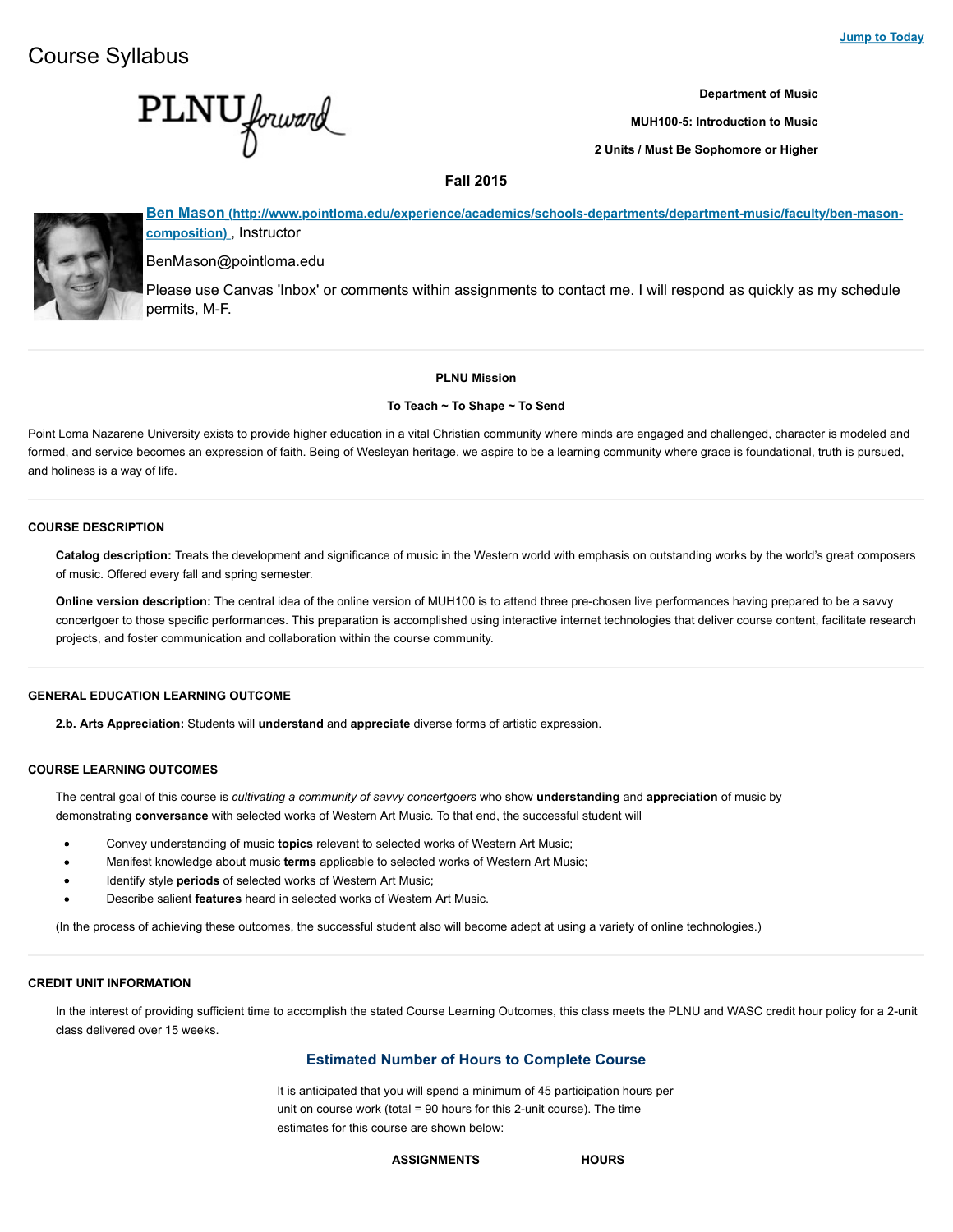| Video Lessons                            | 21.5 |  |
|------------------------------------------|------|--|
| Savvy Concertgoing Project (Preparation) | 22.5 |  |
| Savvy Concertgoing Project (Attendance)  | 17   |  |
| Master Works Project                     | 21.5 |  |
| Conversation                             | 5    |  |
| Final Listening Exam                     | 2.5  |  |
|                                          |      |  |

### **REQUIRED TEXTS AND RECOMMENDED RESOURCES**

All course materials, other than research materials, are embedded in or linked to from this Canvas course. Although you will not need to buy text materials, you will be required to purchase tickets and pay for parking at three specified music events. The total cost of these tickets and parking is expected to be in the range of an inexpensive textbook.

*Point Loma Nazarene University, as a non-profit educational institution, is entitled by law to use materials protected by the US Copyright Act for classroom education. Any use of those materials outside the class may violate the law. All supplemental materials posted on this course site or within other technologies used in this course (including videos, images, sound files, articles, book excerpts, or other documents) are provided for your personal academic use. These materials may be protected by copyright law and should not be duplicated or distributed without permission of the copyright owner.*

# **ASSESSMENT AND GRADING**

Assignments will be hand-graded. You will be given credit on video lessons according to the percentage of acceptable answers. Everything else will be graded with the rubrics attached to the assignments.

# **Monitor Your Grade**

Your grades will be posted in Canvas 'Grades' beginning in Week Two of this course. It is important to read the comments posted in 'Grades' as these comments are intended to help you improve your work. Final grades will be posted by the PLNU grade entry deadline. Grades will be based on the following:

| <b>POINT DISTRIBUTION</b>   |      |           | <b>LETTER GRADES</b> |    |              |
|-----------------------------|------|-----------|----------------------|----|--------------|
| Video Lessons               | 20%  | A         | 100% to 94%          | C  | 76% to 74%   |
| Savvy Concertgoing Project  | 25%  | A-        | 93% to 90%           | C- | 73% to 70%   |
| <b>Master Works Project</b> | 20%  | B+        | 89% to 87%           | D+ | 69% to 67%   |
| Conversation                | 10%  | B         | 86% to 84%           | D  | 66% to 64%   |
| Proofs of Attendance        | 15%  | <b>B-</b> | 83% to 80%           | D- | 63% to 60%   |
| Final Listening Exam        | 10%  | C+        | 79% to 77%           | F  | 59% to<br>0% |
| Total                       | 100% |           |                      |    |              |

**Extra Credit:** You will earn up to 5% extra credit for participation in a PLNU choral or instrumental **ensemble**

**[\(http://www.pointloma.edu/experience/academics/schools-departments/department-music/ensembles\)](http://www.pointloma.edu/experience/academics/schools-departments/department-music/ensembles)** , depending on your grade in that course. (Email me during finals week with your participation information.) You also will earn up to 2% extra credit per **approved on-campus music performance [\(http://www.pointloma.edu/experience/academics/schools-departments/department-music/music-events\)](http://www.pointloma.edu/experience/academics/schools-departments/department-music/music-events)** by submitting the **Extra Credit On Campus Attendance [Form \(https://canvas.pointloma.edu/courses/26617/pages/extra-credit-on-campus-attendance-form\)](https://canvas.pointloma.edu/courses/26617/pages/extra-credit-on-campus-attendance-form)** for each.

#### **EXPECTATIONS**

### **What I expect from you:**

#### **Time Commitment**

This course will require an average of 5-6 hours of your time on a weekly basis. It's okay to work ahead, but it's not okay to work behind. Group project assignments, especially, may require coordinated effort over the period of a few days or even weeks.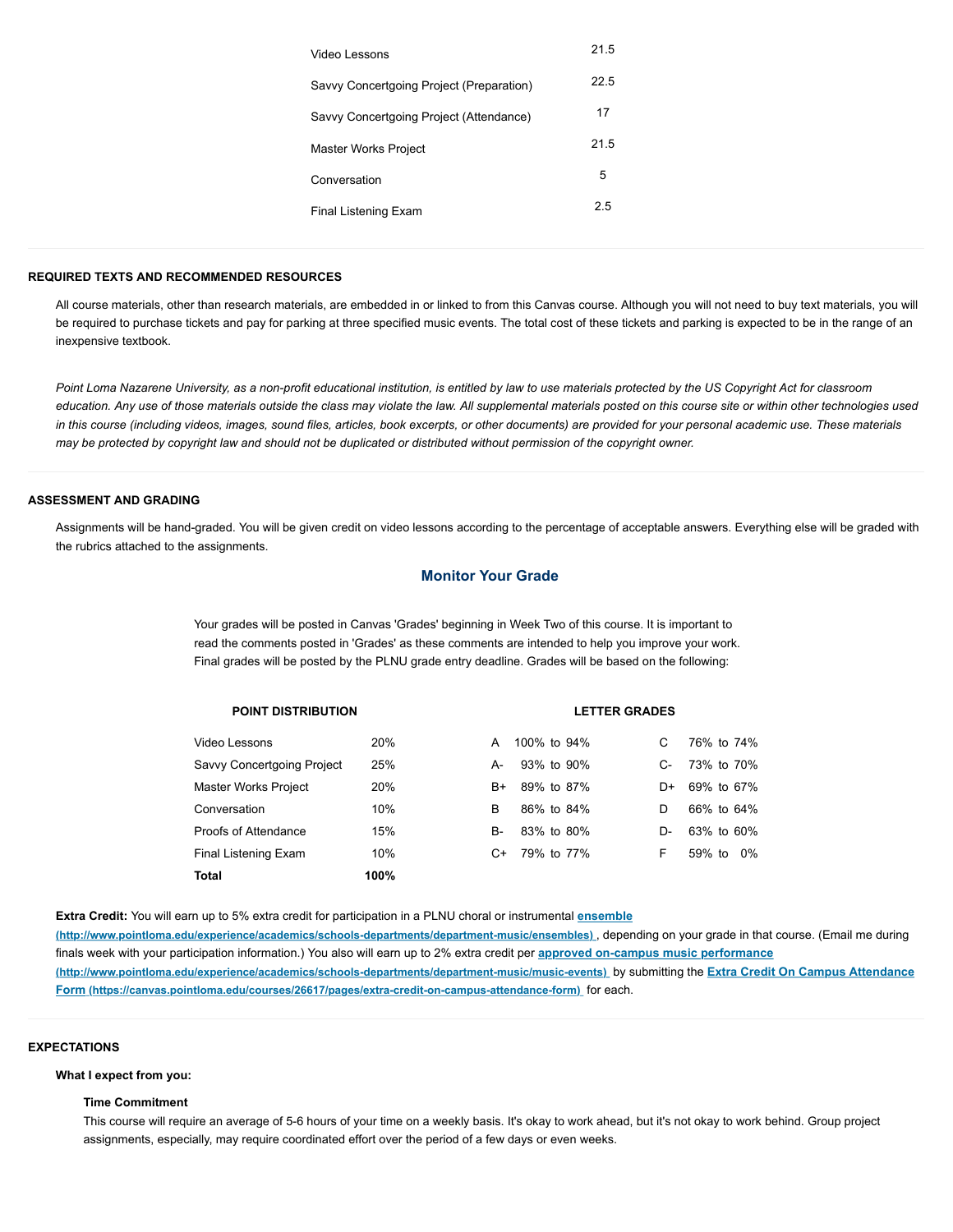#### **Canvas**

You are expected to log in to Canvas several times (minimum of 3 times) weekly to access course material, participate in learning activities and submit assignments. Check Canvas (and/or, depending on your settings, your email) daily, M-F, for announcements. If you need to know the technical steps to complete an assignment or work within the Canvas environment, click the 'Help' link in the gold bar at the top of the course menu and choose from the options in the 'Help' menu that may best suit your needs. Always search the Canvas Guides before seeking help from me or a Canvas expert. If you require additional technical support for Canvas access, contact the PLNU Help Center at 619-849-2222 or help@pointloma.edu.

### **Netiquette**

Observe **[netiquette \(https://canvas.pointloma.edu/courses/26617/pages/netiquette\)](https://canvas.pointloma.edu/courses/26617/pages/netiquette)** principles in all of your online communications.

#### **Group Work**

In order to build a sense of community, to lighten your load and to provide you with the opportunity to learn from one another, some assignments for the course involve group work.

#### **Concert Attendance**

This course requires attendance at three specified off-campus concerts. Carpooling is strongly encouraged, and carpool organization will be facilitated with free online software. In addition to these off-campus concerts, you may attend approved on-campus performances for extra credit. As an audience member on-campus or off-campus, always observe **[concert etiquette \(https://canvas.pointloma.edu/courses/26617/pages/concert-etiquette\)](https://canvas.pointloma.edu/courses/26617/pages/concert-etiquette)** .

#### **What you can expect from me:**

You can expect me to: work hard to facilitate your learning, be available to help you individually on an as-needed basis and be dedicated to your success. I will regularly post announcements for our class and will answer questions concerning assignments and course content. I will make best efforts to respond to your inquiries within 24 hours, M-F. Please be patient and know that I am responding to many students.

## **PLNU ATTENDANCE POLICY FOR ONLINE COURSES**

Students will have a minimum attendance requirement of three days each week. This means that students will log into Canvas and will post a substantive note or engage in another substantive activity on at least three days in each week. Any day missed below this minimum requirement will count as an absence. Students will receive a warning if 10% of the possible attendance days are missed and will be dropped if 20% of the possible attendance days are missed. (For example in a six week course there are 18 possible days of attendance, based on three a week, so two missed days would result in a warning and four missed days would result in a student being dropped. In a fifteen week course there are 45 possible days of attendance, so five missed days would result in a warning and nine missed days would result in a student being dropped.)

**Note:** Students are expected to participate by entering the online class and engaging in the learning activities according to the requirements of the course as listed in the syllabus. A substantive note is one in which a student participates in a learning activity about academic matters, works on substantive activities for the course (e.g. working online problems), or initiates contact (in Canvas) with faculty members to ask a question about the academic subject studied in the course. Logging into the online course without active participation or participation not related to the academic subject being studied in the course does not count as attendance.

#### **Adaptation of PLNU online attendance policy for this course:**

Some of this course's assignments are to be done within other technologies, which means that your work there will not show up in Canvas. Consequently, your ontime submissions within those other technologies will be added to Canvas's count of your attendances.

### **USE OF TECHNOLOGY**

In order to be successful in the online environment, you'll need to meet the minimum technology and system requirements.

This course conceivably can be done with computer-lab computers and a smartphone, but using your own laptop computer will be much more convenient. The computer you will use needs the following:

- Platforms: Mac OS X 10.5 or higher or Windows XP or higher
- Productivity Software: Microsoft Word or Apple Pages; Adobe Reader  $\bullet$
- Web Browser: Chrome latest release with Adobe Shockwave and Adobe Flash Player. Other browsers, such as Safari, tend not to work properly with some of the technology used in this course
- Networking: DSL or cable modem and a broadband connection to the internet
- Email: School issued Gmail account
- Webcam, Microphone, good speakers or headphones
- A smartphone, tablet computer, or camera for taking photographs of yourself

You also need access to a photo-capable and video-capable smartphone or another type of digital camera with these capabilities.

Problems with technology do not relieve you of the responsibility of participating, turning in your assignments, or completing your class work.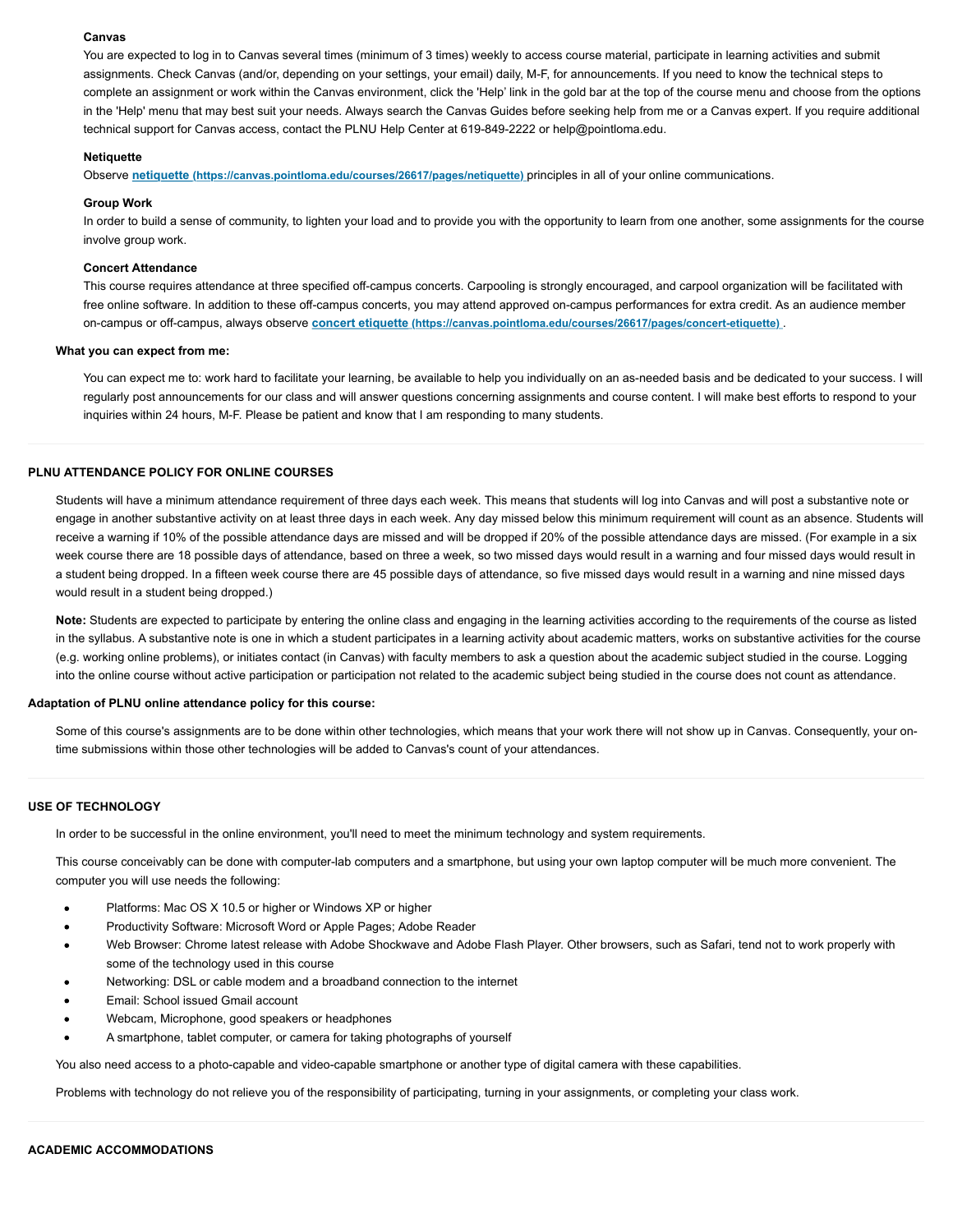While all students are expected to meet the minimum academic standards for completion of this course as established by the instructor, students with disabilities [may request academic accommodations. At PLNU, students must request academic accommodations by filing documentation with the](http://www.pointloma.edu/experience/offices/administrative-offices/academic-advising-office/disability-resource-center) **Disability Resource Center (http://www.pointloma.edu/experience/offices/administrative-offices/academic-advising-office/disability-resource-center)** (DRC) located in the Bond Academic Center. Once the student files documentation, the Disability Resource Center will contact the student's instructors and provide written recommendations for reasonable and appropriate accommodations to meet the individual needs of the student.

# **SPIRITUAL CARE**

PLNU strives to be a place where you grow as a whole person. To this end, we provide resources for our students to encounter God and grow in their Christian faith. You'll find faith integration activities throughout this course. In addition, there are resources for your Christian faith journey available on campus.

#### **FERPA POLICY**

In compliance with federal law, neither PLNU student ID nor social security number should be used in publicly posted grades or returned sets of assignments without student written permission. This course will meet the federal requirements by posting grades and returning assignments via the Canvas gradebook. Also in compliance with FERPA, you will be the only person given information about your progress in this class unless you have designated others to receive it in the "Information Release" section of the student portal.

# **ASSIGNMENTS AT-A-GLANCE**

The table below lists assignments and their due dates. Click on any assignment to review it.

| Date             | <b>Details</b>                                                 |         |
|------------------|----------------------------------------------------------------|---------|
| Tue Sep 1, 2015  | Week 1 Assignment 1: Video Lesson Project                      | 11:59pm |
|                  | (https://canvas.pointloma.edu/courses/26617/assignments/78163) |         |
| Wed Sep 2, 2015  | <b>Week 1 Assignment 2: Savvy Concertgoing Project</b>         | 11:59pm |
|                  | (https://canvas.pointloma.edu/courses/26617/assignments/78164) |         |
| Thu Sep 3, 2015  | Week 1 Assignment 3: Master Works Project                      | 11:59pm |
|                  | (https://canvas.pointloma.edu/courses/26617/assignments/78165) |         |
| Fri Sep 4, 2015  | <b>Week 1 Assignment 4: Conversation Project</b>               | 11:59pm |
|                  | (https://canvas.pointloma.edu/courses/26617/assignments/78112) |         |
|                  | <b>Week 1 Assignment 4: Conversation Project Reply 1</b>       | 11:59pm |
|                  | (https://canvas.pointloma.edu/courses/26617/assignments/78175) |         |
|                  | <b>Week 1 Assignment 4: Conversation Project Reply 2</b>       | 11:59pm |
|                  | (https://canvas.pointloma.edu/courses/26617/assignments/78176) |         |
| Tue Sep 8, 2015  | Week 2 Assignment 1: Video Lesson Project                      | 11:59pm |
|                  | (https://canvas.pointloma.edu/courses/26617/assignments/78114) |         |
|                  | Week 2 Assignment 1: Video Lesson Project Part 2               | 11:59pm |
|                  | (https://canvas.pointloma.edu/courses/26617/assignments/78115) |         |
| Wed Sep 9, 2015  | <b>Week 2 Assignment 2: Savvy Cocnertgoing Project Part 2</b>  | 11:59pm |
|                  | (https://canvas.pointloma.edu/courses/26617/assignments/78191) |         |
|                  | <b>Week 2 Assignment 2: Savvy Concertgoing Project</b>         | 11:59pm |
|                  | (https://canvas.pointloma.edu/courses/26617/assignments/78169) |         |
| Thu Sep 10, 2015 | <b>Week 2 Assignment 3: Master Works Project</b>               | 11:59pm |
|                  | (https://canvas.pointloma.edu/courses/26617/assignments/78171) |         |
| Fri Sep 11, 2015 | <b>Week 2 Assignment 4: Conversation Project</b>               | 11:59pm |
|                  | (https://canvas.pointloma.edu/courses/26617/assignments/78113) |         |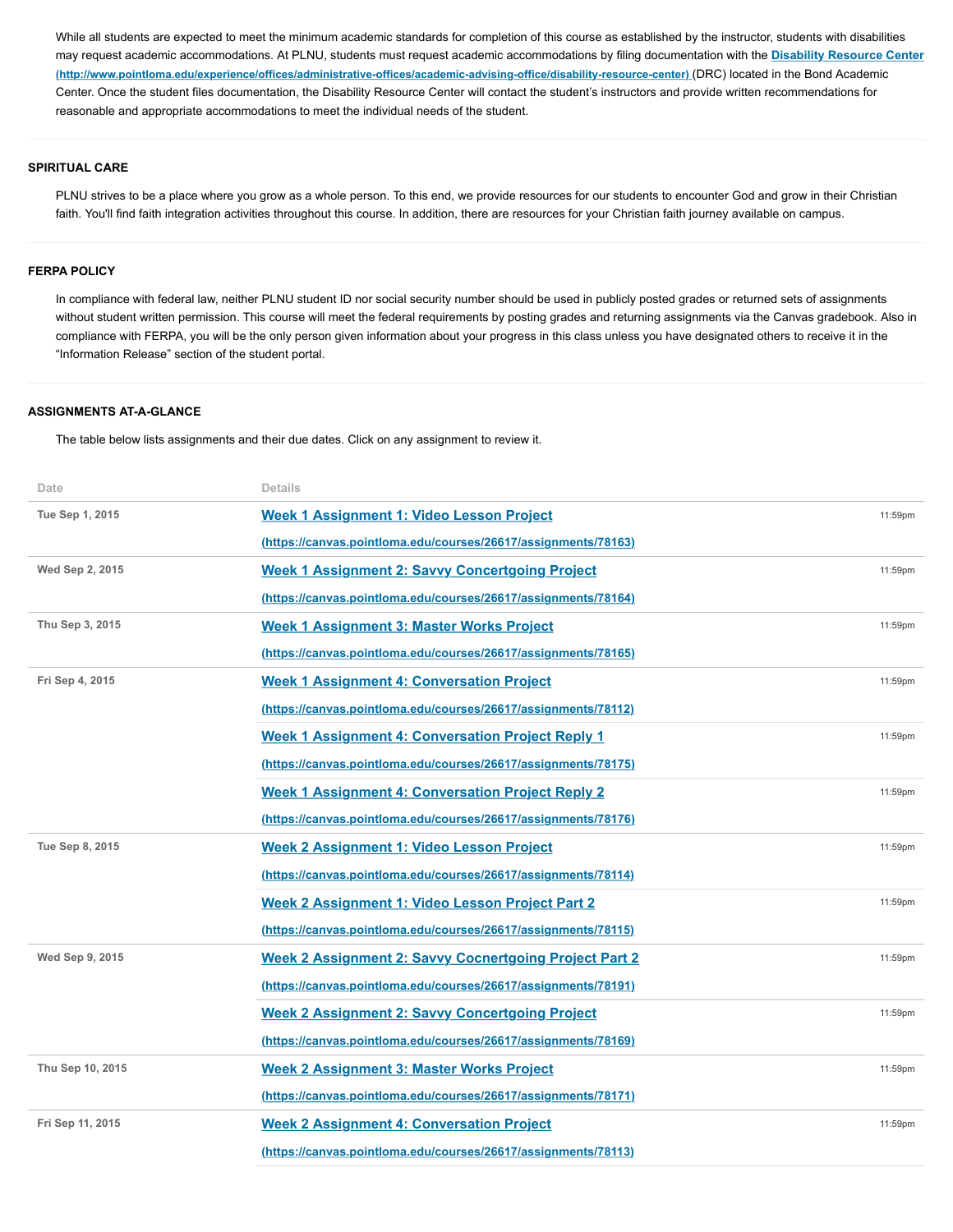| <b>Week 2 Assignment 4: Conversation Project Reply</b>         |
|----------------------------------------------------------------|
| (https://canvas.pointloma.edu/courses/26617/assignments/78177) |
|                                                                |

11:59pm

| Tue Sep 15, 2015 | Week 3 Assignment 1: Video Lesson Project                      | 11:59pm |
|------------------|----------------------------------------------------------------|---------|
|                  | (https://canvas.pointloma.edu/courses/26617/assignments/78151) |         |
| Wed Sep 16, 2015 | <b>Week 3 Assignment 2: Savvy Concertgoing Project</b>         | 11:59pm |
|                  | (https://canvas.pointloma.edu/courses/26617/assignments/78142) |         |
| Thu Sep 17, 2015 | Week 3 Assignment 3: Master Works Project                      | 11:59pm |
|                  | (https://canvas.pointloma.edu/courses/26617/assignments/78129) |         |
| Fri Sep 18, 2015 | <b>Week 3 Assignment 4: Conversation Project</b>               | 11:59pm |
|                  | (https://canvas.pointloma.edu/courses/26617/assignments/78116) |         |
|                  | <b>Week 3 Assignment 4: Conversation Project Reply</b>         | 11:59pm |
|                  | (https://canvas.pointloma.edu/courses/26617/assignments/78178) |         |
| Tue Sep 22, 2015 | Week 4 Assignment 1: Video Lesson Project                      | 11:59pm |
|                  | (https://canvas.pointloma.edu/courses/26617/assignments/78152) |         |
| Wed Sep 23, 2015 | <b>Week 4 Assignment 2: Savvy Concertgoing Project</b>         | 11:59pm |
|                  | (https://canvas.pointloma.edu/courses/26617/assignments/78143) |         |
| Thu Sep 24, 2015 | <b>Week 4 Assignment 3: Master Works Project</b>               | 11:59pm |
|                  | (https://canvas.pointloma.edu/courses/26617/assignments/78130) |         |
| Fri Sep 25, 2015 | <b>Week 4 Assignment 4: Conversation Project</b>               | 11:59pm |
|                  | (https://canvas.pointloma.edu/courses/26617/assignments/78117) |         |
|                  | <b>Week 4 Assignment 4: Conversation Project Reply</b>         | 11:59pm |
|                  | (https://canvas.pointloma.edu/courses/26617/assignments/78179) |         |
| Tue Sep 29, 2015 | Week 5 Assignment 1: Video Lesson Project                      | 11:59pm |
|                  | (https://canvas.pointloma.edu/courses/26617/assignments/78153) |         |
| Wed Sep 30, 2015 | <b>Week 5 Assignment 2: Savvy Concertgoing Project</b>         | 11:59pm |
|                  | (https://canvas.pointloma.edu/courses/26617/assignments/78144) |         |
| Thu Oct 1, 2015  | Week 5 Assignment 3: Master Works Project                      | 11:59pm |
|                  | (https://canvas.pointloma.edu/courses/26617/assignments/78131) |         |
| Fri Oct 2, 2015  | <b>Week 5 Assignment 4: Conversation Project</b>               | 11:59pm |
|                  | (https://canvas.pointloma.edu/courses/26617/assignments/78118) |         |
|                  | <b>Week 5 Assignment 4: Conversation Project Reply</b>         | 11:59pm |
|                  | (https://canvas.pointloma.edu/courses/26617/assignments/78180) |         |
| Tue Oct 6, 2015  | Week 6 Assignment 1: Video Lesson Project                      | 11:59pm |
|                  | (https://canvas.pointloma.edu/courses/26617/assignments/78154) |         |
| Wed Oct 7, 2015  | <b>Week 6 Assignment 2: Savvy Concertgoing Project</b>         | 11:59pm |
|                  | (https://canvas.pointloma.edu/courses/26617/assignments/78145) |         |
| Thu Oct 8, 2015  | Week 6 Assignment 3: Master Works Project                      | 11:59pm |
|                  | (https://canvas.pointloma.edu/courses/26617/assignments/78132) |         |
| Fri Oct 9, 2015  | <b>Week 6 Assignment 4: Conversation Project</b>               | 11:59pm |
|                  | (https://canvas.pointloma.edu/courses/26617/assignments/78119) |         |
|                  |                                                                |         |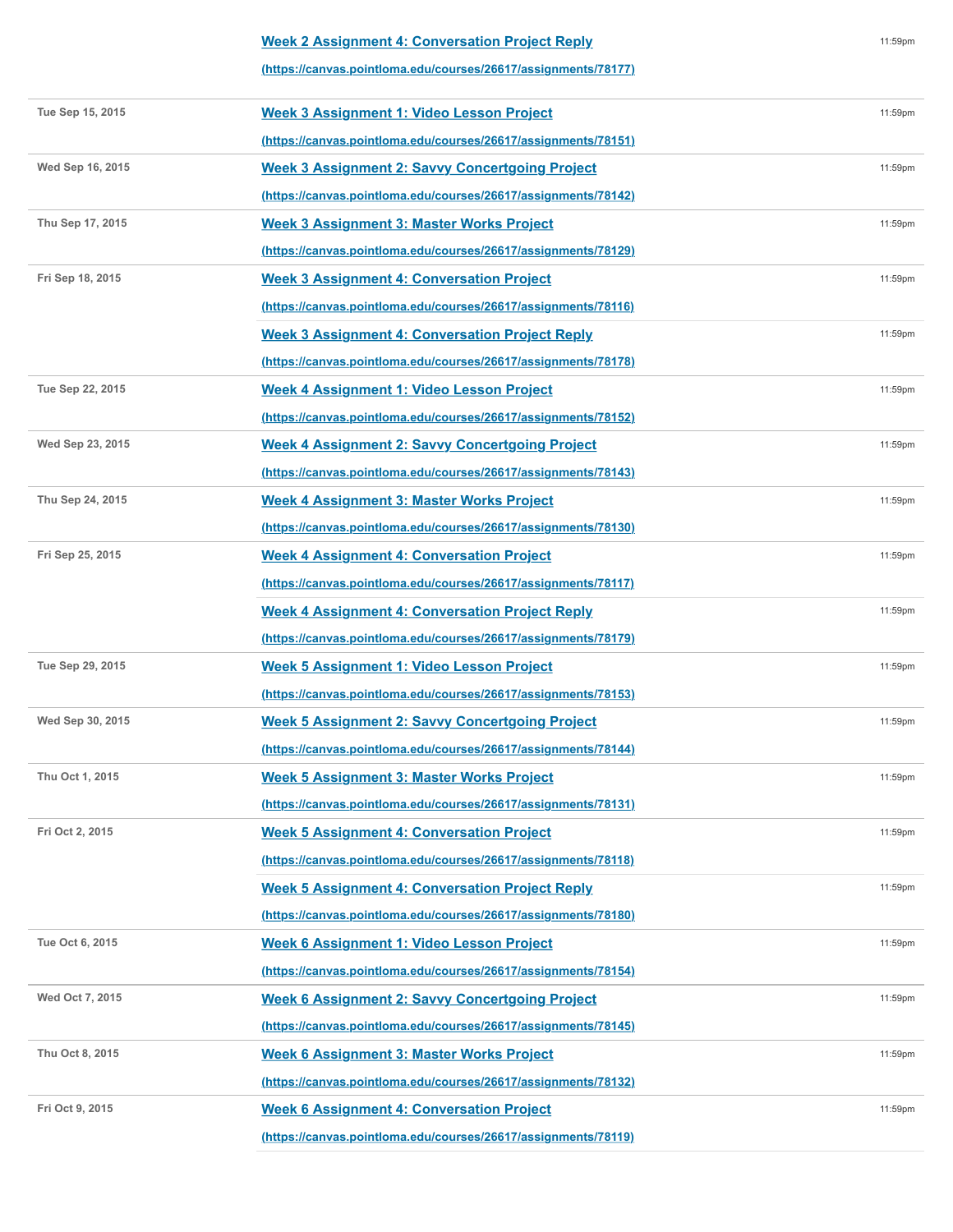|                  | <b>Week 6 Assignment 4: Conversation Project Reply</b>         | 11:59pm |
|------------------|----------------------------------------------------------------|---------|
|                  | (https://canvas.pointloma.edu/courses/26617/assignments/78181) |         |
| Tue Oct 13, 2015 | Week 7 Assignment 1: Video Lesson Project                      | 11:59pm |
|                  | (https://canvas.pointloma.edu/courses/26617/assignments/78155) |         |
| Wed Oct 14, 2015 | <b>Week 7 Assignment 2: Savvy Concertgoing Project</b>         | 11:59pm |
|                  | (https://canvas.pointloma.edu/courses/26617/assignments/78146) |         |
| Thu Oct 15, 2015 | <b>Week 7 Assignment 3: Master Works Project</b>               | 11:59pm |
|                  | (https://canvas.pointloma.edu/courses/26617/assignments/78133) |         |
| Fri Oct 16, 2015 | <b>Week 7 Assignment 4: Conversation Project</b>               | 11:59pm |
|                  | (https://canvas.pointloma.edu/courses/26617/assignments/78120) |         |
|                  | <b>Week 7 Assignment 4: Conversation Project Reply</b>         | 11:59pm |
|                  | (https://canvas.pointloma.edu/courses/26617/assignments/78182) |         |
| Tue Oct 20, 2015 | Week 8 Assignment 1: Video Lesson Project                      | 11:59pm |
|                  | (https://canvas.pointloma.edu/courses/26617/assignments/78156) |         |
| Wed Oct 21, 2015 | <b>Week 8 Assignment 2: Savvy Concertgoing Project</b>         | 11:59pm |
|                  | (https://canvas.pointloma.edu/courses/26617/assignments/78147) |         |
| Thu Oct 22, 2015 | Week 8 Assignment 3: Master Works Project                      | 11:59pm |
|                  | (https://canvas.pointloma.edu/courses/26617/assignments/78134) |         |
| Fri Oct 23, 2015 | <b>Week 8 Assignment 4: Conversation Project</b>               | 11:59pm |
|                  | (https://canvas.pointloma.edu/courses/26617/assignments/78121) |         |
|                  | <b>Week 8 Assignment 4: Conversation Project Reply</b>         | 11:59pm |
|                  | (https://canvas.pointloma.edu/courses/26617/assignments/78183) |         |
| Tue Oct 27, 2015 | Week 9 Assignment 1: Video Lesson Project                      | 11:59pm |
|                  | (https://canvas.pointloma.edu/courses/26617/assignments/78157) |         |
| Wed Oct 28, 2015 | <b>Week 9 Assignment 2: Savvy Concertgoing Project (Group)</b> | 11:59pm |
|                  | (https://canvas.pointloma.edu/courses/26617/assignments/78111) |         |
| Thu Oct 29, 2015 | Week 9 Assignment 3: Master Works Project                      | 11:59pm |
|                  | (https://canvas.pointloma.edu/courses/26617/assignments/78135) |         |
| Fri Oct 30, 2015 | <b>Week 9 Assignment 4: Conversation Project</b>               | 11:59pm |
|                  | (https://canvas.pointloma.edu/courses/26617/assignments/78122) |         |
|                  | <b>Week 9 Assignment 4: Conversation Project Reply</b>         | 11:59pm |
|                  | (https://canvas.pointloma.edu/courses/26617/assignments/78184) |         |
| Tue Nov 3, 2015  | Week 10 Assignment 1: Video Lesson Project                     | 11:59pm |
|                  | (https://canvas.pointloma.edu/courses/26617/assignments/78158) |         |
| Thu Nov 5, 2015  | Week 10 Assignment 3: Master Works Project                     | 11:59pm |
|                  | (https://canvas.pointloma.edu/courses/26617/assignments/78136) |         |
| Fri Nov 6, 2015  | <b>Week 10 Assignment 4: Conversation Project</b>              | 11:59pm |
|                  | (https://canvas.pointloma.edu/courses/26617/assignments/78123) |         |
|                  | <b>Week 10 Assignment 4: Conversation Project Reply</b>        | 11:59pm |
|                  | (https://canvas.pointloma.edu/courses/26617/assignments/78185) |         |
| Tue Nov 10, 2015 | Week 11 Assignment 1: Video Lesson Project                     | 11:59pm |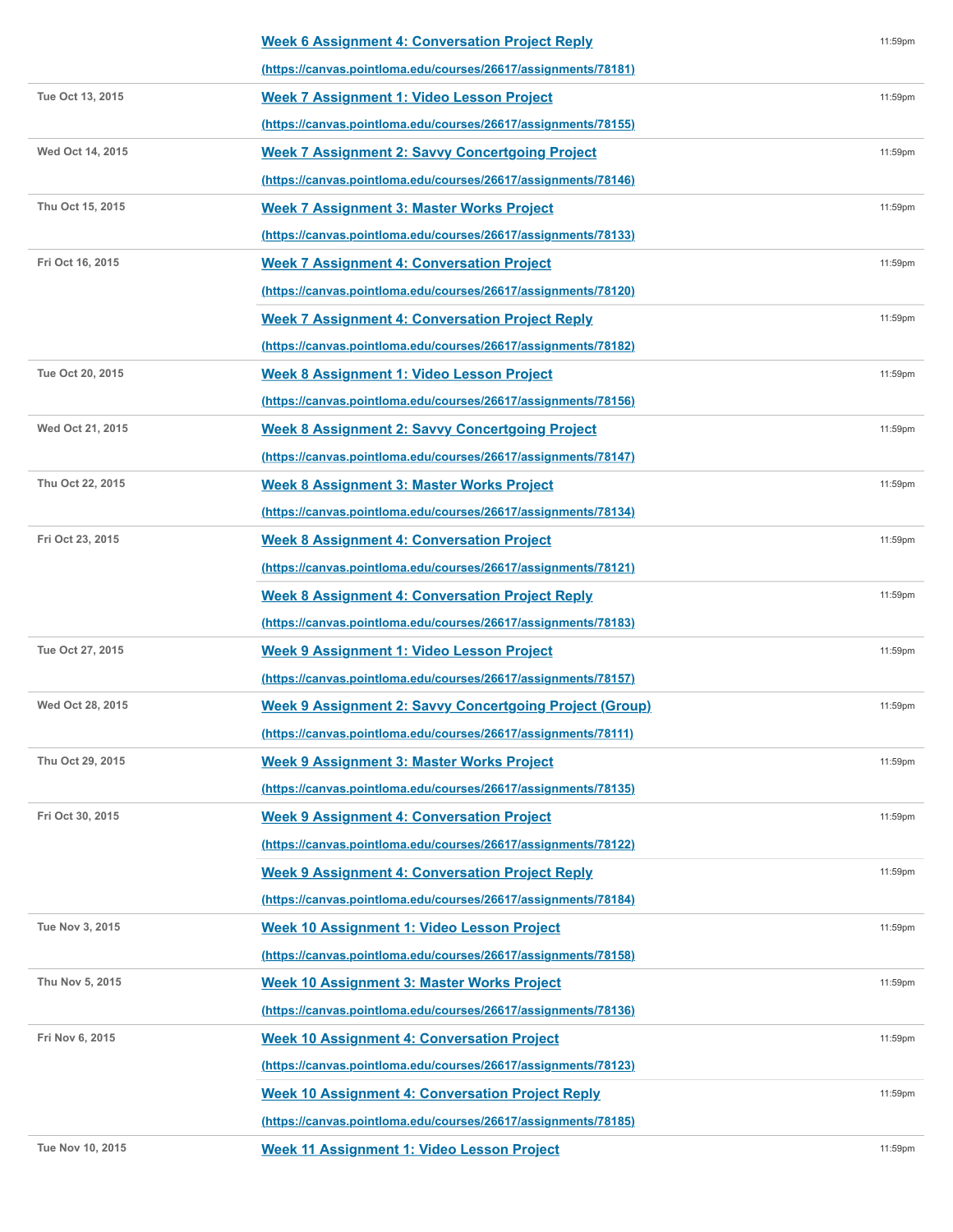|                  | (https://canvas.pointloma.edu/courses/26617/assignments/78159)                             |            |
|------------------|--------------------------------------------------------------------------------------------|------------|
| Thu Nov 12, 2015 | Week 11 Assignment 3: Master Works Project                                                 | 11:59pm    |
|                  | (https://canvas.pointloma.edu/courses/26617/assignments/78137)                             |            |
| Fri Nov 13, 2015 | <b>Week 11 Assignment 4: Conversation Project</b>                                          | 11:59pm    |
|                  | (https://canvas.pointloma.edu/courses/26617/assignments/78124)                             |            |
|                  | <b>Week 11 Assignment 4: Conversation Project Reply</b>                                    | 11:59pm    |
|                  | (https://canvas.pointloma.edu/courses/26617/assignments/78186)                             |            |
| Tue Nov 17, 2015 | Week 12 Assignment 1: Video Lesson Project                                                 | 11:59pm    |
|                  | (https://canvas.pointloma.edu/courses/26617/assignments/78160)                             |            |
| Thu Nov 19, 2015 | Week 12 Assignment 3: Master Works Project                                                 | 11:59pm    |
|                  | (https://canvas.pointloma.edu/courses/26617/assignments/78138)                             |            |
| Fri Nov 20, 2015 | <b>Week 12 Assignment 4: Conversation Project</b>                                          | 11:59pm    |
|                  | (https://canvas.pointloma.edu/courses/26617/assignments/78125)                             |            |
|                  | <b>Week 12 Assignment 4: Conversation Project Reply</b>                                    | 11:59pm    |
|                  | (https://canvas.pointloma.edu/courses/26617/assignments/78187)                             |            |
| Tue Nov 24, 2015 | Week 13 Assignment 1: Video Lesson Project                                                 | 11:59pm    |
|                  | (https://canvas.pointloma.edu/courses/26617/assignments/78161)                             |            |
| Thu Nov 26, 2015 | Week 13 Assignment 3: Master Works Project                                                 | 11:59pm    |
|                  | (https://canvas.pointloma.edu/courses/26617/assignments/78139)                             |            |
| Fri Nov 27, 2015 | <b>Week 13 Assignment 4: Conversation Project</b>                                          | 11:59pm    |
|                  | (https://canvas.pointloma.edu/courses/26617/assignments/78126)                             |            |
|                  | Week 13 Assignment 4: Conversation Project Reply                                           | 11:59pm    |
|                  | (https://canvas.pointloma.edu/courses/26617/assignments/78188)                             |            |
| Tue Dec 1, 2015  | Week 14 Assignment 1: Video Lesson Project                                                 | 11:59pm    |
|                  | (https://canvas.pointloma.edu/courses/26617/assignments/78162)                             |            |
| Thu Dec 3, 2015  | <b>Week 14 Assignment 3: Master Works Project</b>                                          | $11:59$ pm |
|                  | (https://canvas.pointloma.edu/courses/26617/assignments/78140)                             |            |
| Fri Dec 4, 2015  | <b>Week 14 Assignment 4: Conversation Project</b>                                          | 11:59pm    |
|                  | (https://canvas.pointloma.edu/courses/26617/assignments/78127)                             |            |
|                  | <b>Week 14 Assignment 4: Conversation Project Reply</b>                                    | 11:59pm    |
|                  | (https://canvas.pointloma.edu/courses/26617/assignments/78189)                             |            |
| Tue Dec 8, 2015  | Week 15 Assignment 1: Video Lesson Project                                                 | 11:59pm    |
|                  | (https://canvas.pointloma.edu/courses/26617/assignments/78110)                             |            |
| Thu Dec 10, 2015 | Week 15 Assignment 3: Master Works Project                                                 | 11:59pm    |
|                  | (https://canvas.pointloma.edu/courses/26617/assignments/78141)                             |            |
| Fri Dec 11, 2015 | <b>Week 15 Assignment 4: Conversation Project</b>                                          | 11:59pm    |
|                  | (https://canvas.pointloma.edu/courses/26617/assignments/78128)                             |            |
|                  | Week 15 Assignment 4: Conversation Project Reply                                           | 11:59pm    |
|                  | (https://canvas.pointloma.edu/courses/26617/assignments/78190)                             |            |
| Fri Dec 18, 2015 | <b>Final Listening Exam (https://canvas.pointloma.edu/courses/26617/assignments/78109)</b> | 11:59pm    |
|                  | All Extra Credit (https://canvas.pointloma.edu/courses/26617/assignments/78170)            |            |